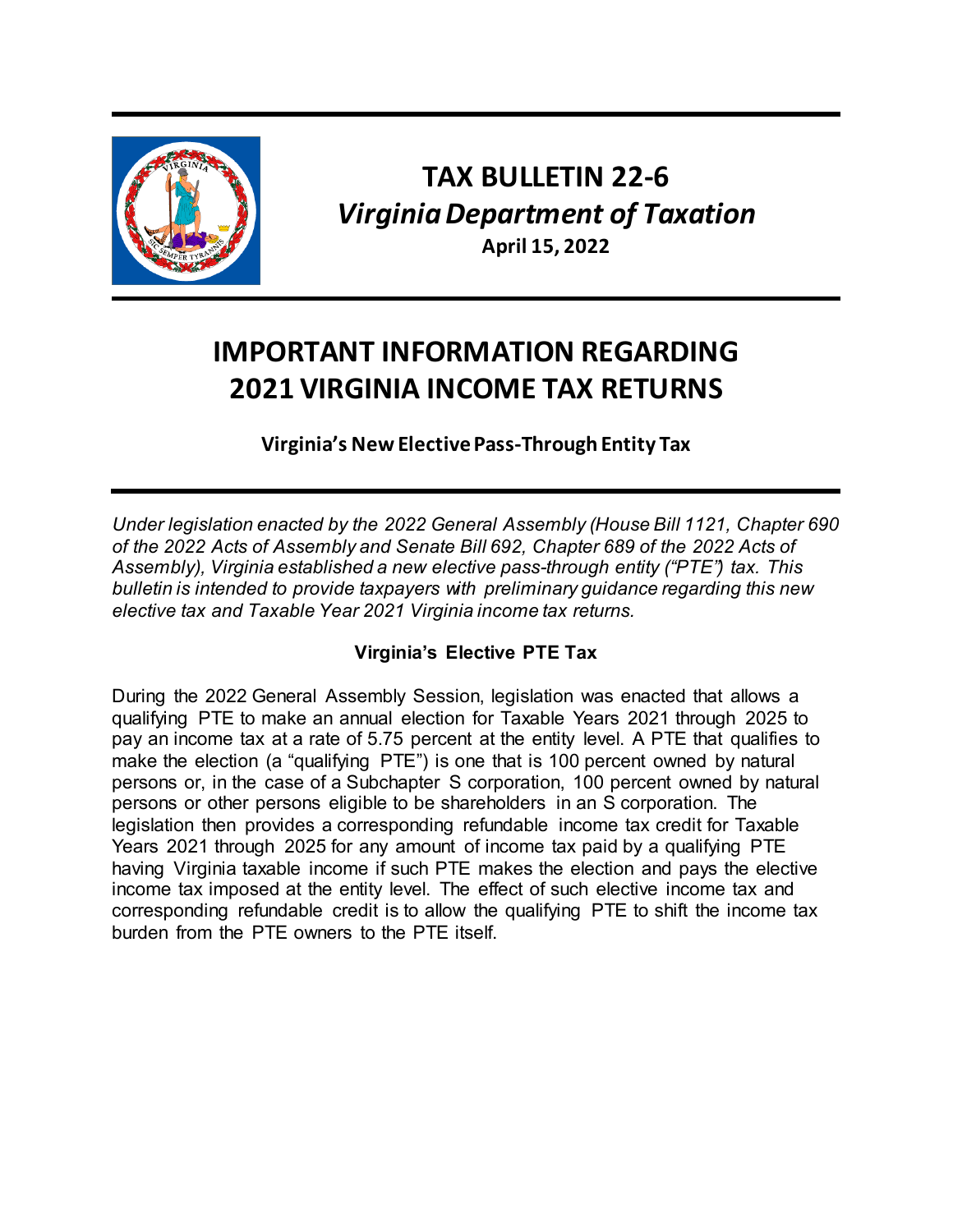#### **Important Notice**

Pass-through Entities: File your Taxable Year 2021 returns by your original or extended due date but **do not try to pay the elective PTE tax with your Taxable Year 2021 returns**. The Department cannot accept or process the elective PTE tax at this time.

Individuals: File your Taxable Year 2021 returns by your original or extended due date but **do not try to claim a credit for the elective tax paid by your PTE to Virginia**. If you attempt to claim this credit on your Taxable Year 2021 return, the Department will deny any such credits, which could result in the assessment of interest and penalties. If your PTE makes the election, you will receive information from your PTE on or after October 2023 informing you of the amount to claim and how to claim it. You may claim a credit on your Taxable Year 2021 Virginia return for a portion of the taxes paid by the PTE to another state so long as such tax is substantially similar to Virginia's elective PTE tax.

### **Preliminary Instructions for Taxable Year 2021 Returns**

Due to the timing of the legislation and because the filing season for Taxable Year 2021 is already under way, the Department is required to delay implementation of the elective PTE tax until at least October 15, 2023. Therefore, qualifying PTEs will not be able to make an election nor will they be able to pay the entity-level tax permitted by this legislation on Taxable Year 2021 returns by the original or extended due date. Similarly, owners of a qualifying PTE will not initially be allowed to claim the refundable income tax credit allowed by this legislation on their Taxable Year 2021 return by the original or extended due date. As a result, qualifying PTEs and their owners should file their Taxable Year 2021 returns and make any required tax payments as they normally would by the applicable due dates under current law in order to avoid penalties and interest.

Before October 15, 2023, the Department will publish guidelines regarding how to make the election retroactively for Taxable Year 2021. A qualifying PTE will then be permitted to make an election and pay the entity-level tax for Taxable Year 2021 according to the guidelines published by the Department. In addition, owners of a qualifying PTE will be allowed to claim the refundable income tax credit for Taxable Year 2021 according to such guidelines. The guidelines will also address the implementation of this legislation for Taxable Years 2022 through 2025.

### **Modification of Virginia's Existing Credit for Taxes Paid Other States**

In addition to establishing a new Virginia elective PTE tax, this legislation allows taxpayers to claim a credit on their individual income tax return for certain taxes paid by a PTE under another state's substantially similar PTE tax structure for Taxable